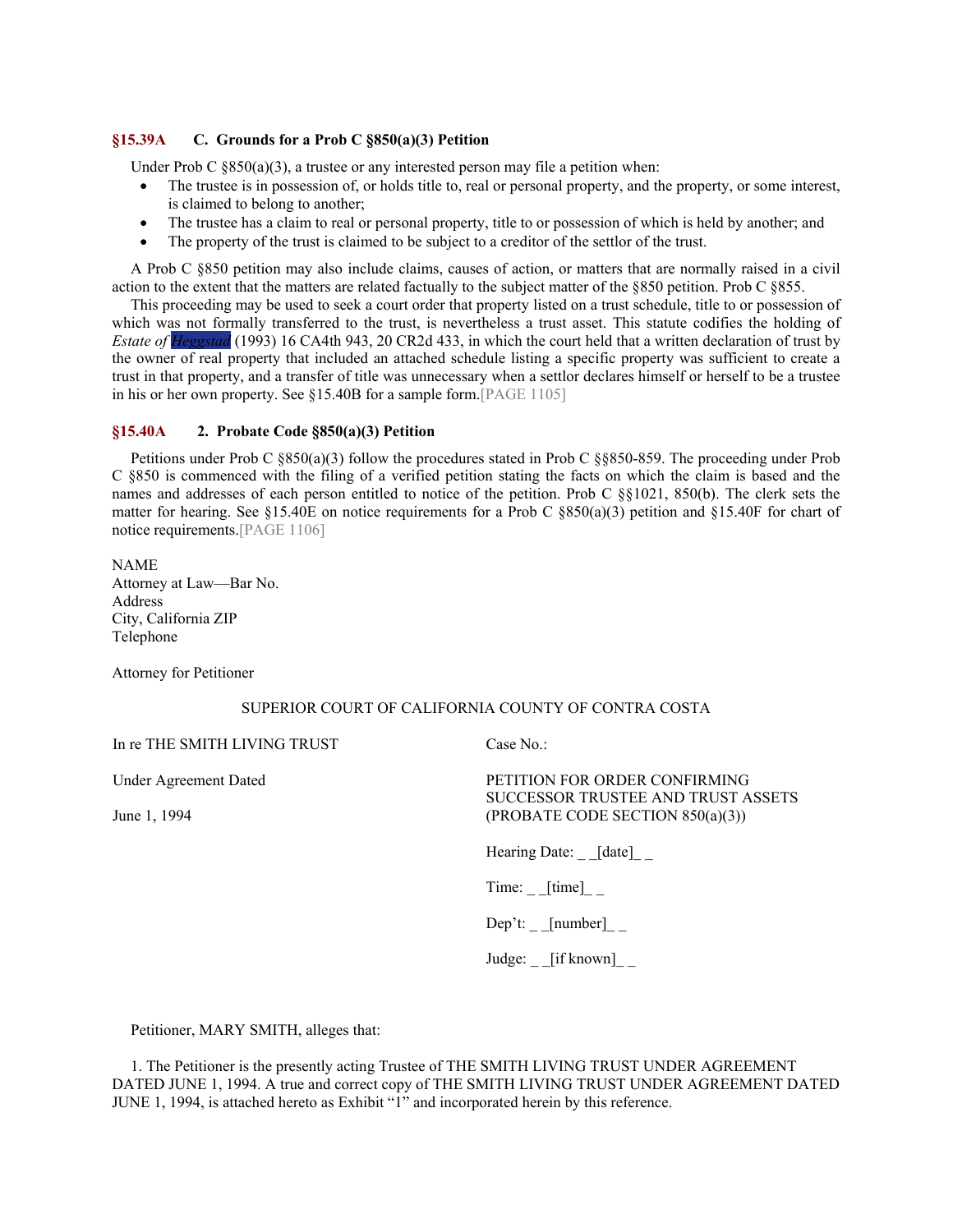2. JOHN SMITH died on January 1, 1995. Before his death, JOHN SMITH and his spouse, MARY SMITH, were in the process of transferring title of all their assets into the Trust. On or about June 15, 1994, John Smith wrote to Peter Principle, his stockbroker at Merrill Lynch, and indicated they wished their account title changed into the name of the Trust. A copy of the June 15, 1994, letter to Peter Principle is attached hereto as Exhibit "2" and incorporated here by this reference.

3. Petitioner believes that the trust declaration under which she has been acting trustee is valid.

4. At Paragraph 1.03 of the trust instrument the Settlors, JOHN SMITH and MARY SMITH, declared that the property described in Schedule A, which is attached to the Trust Agreement at Page 18, is transferred in trust under the terms of the Agreement. The Schedule A lists, among other items, the Merrill Lynch brokerage account. In addition to signing the Trust Agreement both in their capacity as Settlors and as initial Cotrustees, JOHN SMITH and MARY SMITH also executed a document entitled "General Transfer and Assignment" on June 1, 1994. A true and correct copy of the General Transfer and Assignment is attached hereto as Exhibit "3" and incorporated herein by reference. Under the Assignment, the Settlors attempted to transfer and assign to the Cotrustees all of the Settlors' interest in all tangible and intangible personal property of whatever nature and wherever situated. The general transfer was intended to specifically include stocks, bonds, mutual funds, and limited partnerships as set forth in Paragraph 2 on Page 1 of the General Transfer and Assignment.

5. Petitioner requests this Court confirm that the assets set forth in Exhibit "3" attached hereto be deemed to be assets subject to THE SMITH LIVING TRUST UNDER AGREEMENT DATED JUNE 1, 1994, and under the control of MARY SMITH as Successor Trustee. Petitioner believes that the assets described in Exhibit "3" are subject to her control as Trustee either under Schedule A attached to the Trust Agreement as part of the trust declaration or as validly transferred and assigned under the General Transfer and Assignment.

6. Settlor JOHN SMITH was gravely ill and dying from cancer at the time he implemented his estate plan. On June 1, 1994, the Settlors signed the Transfer and Assignment document and on June 15, 1994, Settlor JOHN SMITH instructed his stockbroker to transfer the account to the Trust. Settlor JOHN SMITH died before he could officially change the title to his Merrill Lynch account. Petitioner is informed and believes that it was the Settlors' intention and understanding that the Settlors' interest in the stocks, bonds, mutual funds, and partnership interests were intended to be in the trust under the General Transfer and Assignment and Schedule A of the Trust Agreement.

7. Settlor JOHN SMITH was a resident of Contra Costa County, California, at the time of his death. A true and correct copy of his death certificate is attached hereto as Exhibit "4" and incorporated herein by reference. The Successor Trustee, MARY SMITH, is a resident of Contra Costa County. The principal place of trust administration is in Contra Costa County.

8. Article Five, Paragraph 5.08 of THE SMITH LIVING TRUST UNDER AGREEMENT DATED JUNE 1, 1994, expressly provides that if one of the initial Cotrustees for any reason fails to qualify or ceases to act as Trustee, then the surviving Cotrustee should act as Successor Trustee. On January 5, 1995, the named Successor Trustee, MARY SMITH, executed an Acceptance of Trust by Successor Trustee, a copy of which is attached hereto as Exhibit "5." Petitioner requests that the Court confirm the appointment of MARY SMITH as Successor Trustee. The Trust Agreement states that no bond is required of any Trustee (Article Five, Paragraph 5.03).

9. The names, addresses, and ages of the beneficiaries of THE SMITH LIVING TRUST UNDER AGREEMENT DATED JUNE 1, 1994, as well as their relationship to the Settlors are set forth below:

Mary Smith, Surviving Spouse 123 Main Street Anytown, CA

John Smith, Jr., Adult Son 1925 Sandy Rose Court Anytown, CA

Nancy Doe, Adult Daughter 1940 Sandy Rose Court Anytown, CA

Peter Smith, Adult Son 3421 Santa Maria Avenue Anytown, CA